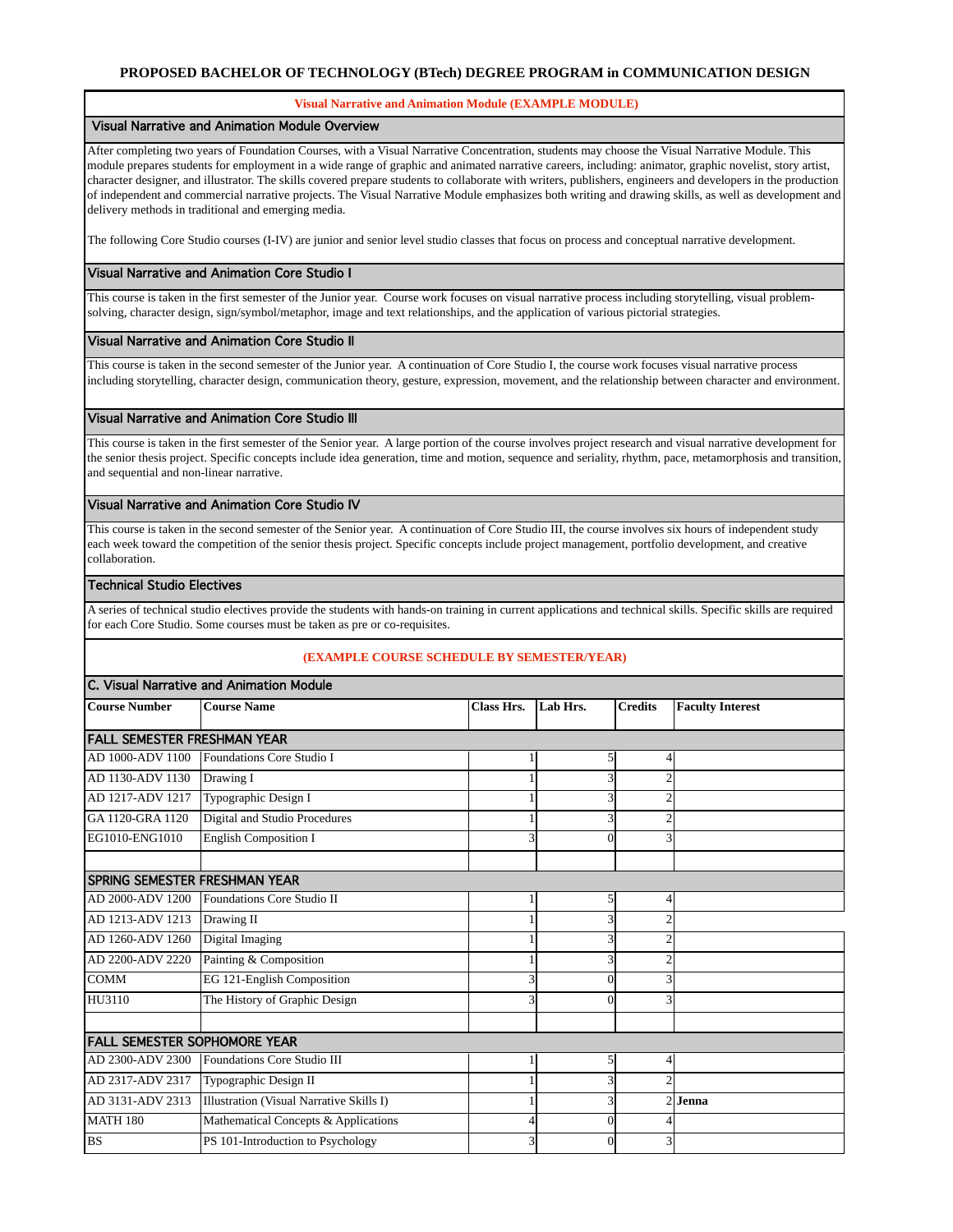|                                    | <b>SPRING SEMESTER SOPHOMORE YEAR</b>            |                         |                         |                         |           |  |  |
|------------------------------------|--------------------------------------------------|-------------------------|-------------------------|-------------------------|-----------|--|--|
| AD 2400-ADV 2400                   | Foundations Core Studio IV                       | 1                       | 5                       | 4                       |           |  |  |
| AD 2330-ADV 2330                   | Digital Photography                              | 1                       |                         | $\overline{2}$          |           |  |  |
| AD 2460-ADV 2460                   | Vector Art                                       | 1                       |                         | $\overline{c}$          |           |  |  |
| AD 4131-ADV 2413                   | <b>Illustration (Visual Narrative Skills II)</b> | 1                       | 3                       |                         | $2$ Jenna |  |  |
| AD xxxxx-ADV                       | Intro to Video Production                        | 1                       | 3                       |                         |           |  |  |
| <b>SCIA</b>                        | Laboratory Science                               | 3                       | $\overline{c}$          | 4                       |           |  |  |
|                                    |                                                  |                         |                         |                         |           |  |  |
|                                    | AAS Subtotal                                     |                         |                         | 60                      |           |  |  |
|                                    |                                                  |                         |                         |                         |           |  |  |
| <b>FALL SEMESTER JUNIOR YEAR</b>   |                                                  |                         |                         |                         |           |  |  |
| AD 7000-ADV 3700                   | Visual Narrative Core Studio I                   | 1                       | $\mathfrak{h}$          |                         | 4 Jenna   |  |  |
| <b>ADV 3XXX</b>                    | <b>Illustration and Storyboarding I</b>          | $\mathbf{1}$            |                         |                         | 2l Jenna  |  |  |
| AD 5400-ADV 3540                   | 2-D Animation (traditional)                      | 1                       | 3                       |                         | 2l Jenna  |  |  |
| COMM                               | TS 300 Series                                    | 3                       | $\Omega$                | 3                       |           |  |  |
| PAL                                | Literature                                       | $\overline{\mathbf{3}}$ | $\theta$                | 3                       |           |  |  |
|                                    |                                                  |                         |                         |                         |           |  |  |
| <b>SPRING SEMESTER JUNIOR YEAR</b> |                                                  |                         |                         |                         |           |  |  |
| AD 8000-ADV 3800                   | Visual Narrative Core Studio II                  | $\mathbf{1}$            | $\mathfrak{g}$          |                         | 4 Jenna   |  |  |
| <b>ADV 4XXX</b>                    | Illustration and Storyboarding II                |                         | 3                       | 2                       | Jenna     |  |  |
| ADV 4xxx                           | 2-D Animation (digital)                          | 1                       | 3                       | 2                       | Jenna     |  |  |
| HU                                 | <b>Art History</b>                               | $\overline{\mathbf{3}}$ | $\Omega$                | 3                       |           |  |  |
| <b>BS</b>                          | Psychology of Visual Perception                  | 3                       | $\Omega$                | 3                       |           |  |  |
|                                    |                                                  |                         |                         |                         |           |  |  |
| <b>FALL SEMESTER SENIOR YEAR</b>   |                                                  |                         |                         |                         |           |  |  |
| AD 8300-ADV 4830                   | Visual Narrative Core Studio III                 | 1                       | 5                       |                         | 4 Jenna   |  |  |
| AD 6400-ADV 3640                   | 3-D Animation & Modeling I                       | 1                       | 3                       |                         |           |  |  |
| AD 5300-ADV 3530                   | Advanced Photography Studio (elective)           | 1                       | 3                       | 2                       |           |  |  |
| SC B (BY, CH, SC)                  | Laboratory Science with lab                      | 3                       | $\overline{c}$          | 4                       |           |  |  |
| $\overline{\text{SS}}$             | Social Science                                   | 3                       | $\theta$                | 3                       |           |  |  |
|                                    |                                                  |                         |                         |                         |           |  |  |
| <b>SPRING SEMESTER SENIOR YEAR</b> |                                                  |                         |                         |                         |           |  |  |
| AD 8400-ADV 4840                   | Visual Narrative Core Studio IV                  | $\mathbf{1}$            | 5 <sup>1</sup>          |                         | 4 Jenna   |  |  |
|                                    | AD 7400-ADV 4740 3-D Animation & Modeling II     | 1                       | $\overline{\mathbf{3}}$ | 2                       |           |  |  |
| GA 5320-GRA 3532                   | Print Production for Designers (elective)        | 1                       | 3                       | $\overline{\mathbf{c}}$ |           |  |  |
| EG 5710-ENG 3571                   | Copywriting for New Media (scriptwriting?)       | 3                       | $\mathbf{0}$            | 3                       |           |  |  |
| MA 2800-MAT 3280                   | Quantitative Mathematics                         | $\overline{4}$          | $\theta$                | 4                       |           |  |  |
|                                    |                                                  |                         |                         |                         |           |  |  |
| <b>SUMMER SESSION</b>              |                                                  |                         |                         |                         |           |  |  |
| AD 9000-ADV 4900                   | Advertising Design Internship                    |                         | $2$ 120 Field Hrs.      | 3                       |           |  |  |
|                                    |                                                  |                         |                         |                         |           |  |  |
| <b>BTECH Subtotal</b><br>61        |                                                  |                         |                         |                         |           |  |  |
|                                    | TOTAL CREDITS REQUIRED FOR THE DEGREE            |                         |                         | 121                     |           |  |  |
|                                    |                                                  |                         |                         |                         |           |  |  |

*Continued on next page*